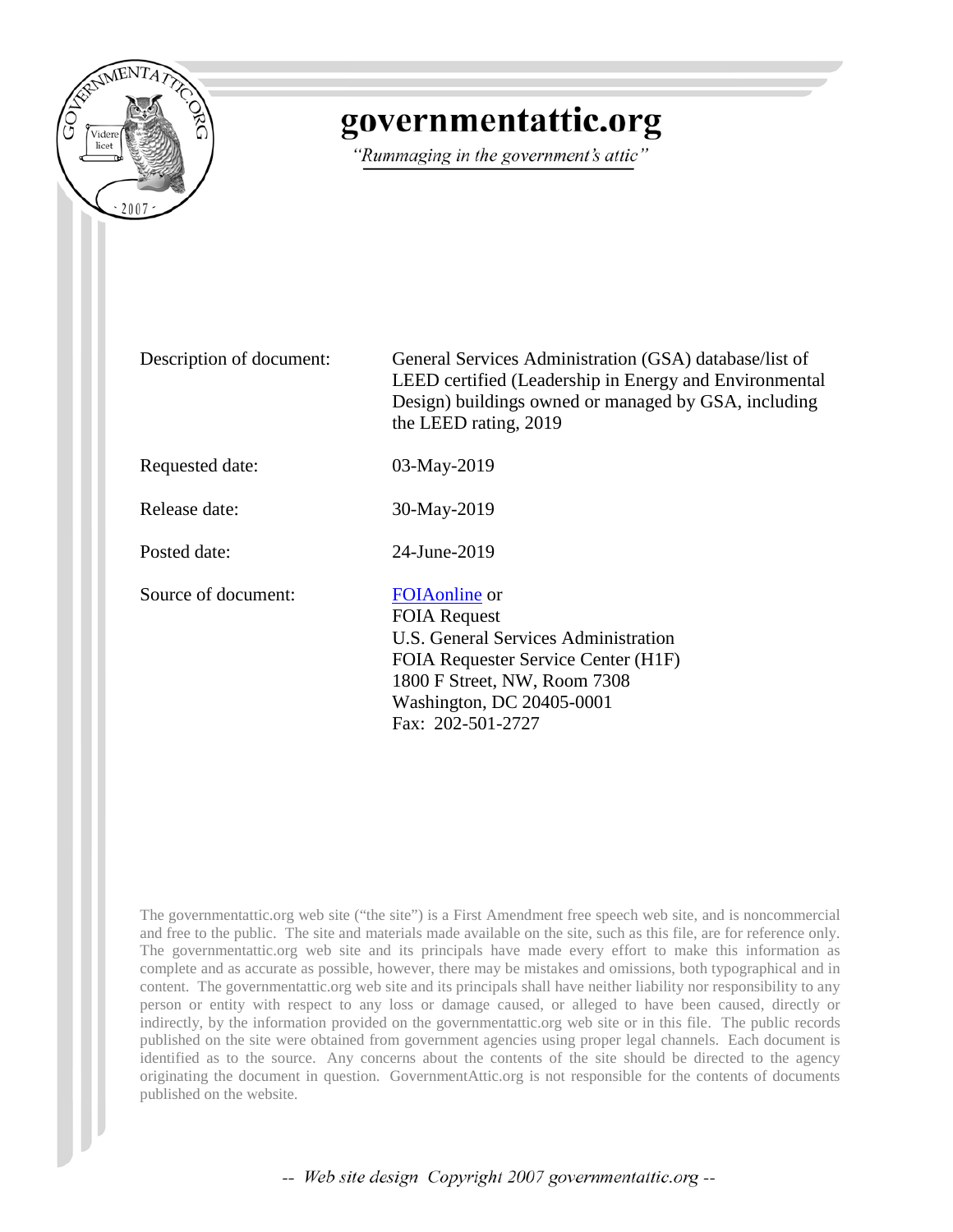

**Office of Administrative Services FOIA Requester Service Center** 

May 30, 2019

This letter is in response to your U.S. General Services Administration (GSA) Freedom of Information Act (FOIA) request number (GSA-2019-000998), submitted on May 3, 2019, in which you requested the following:

"A digital/electronic copy of the database/list of **LEED** certified buildings owned or managed by GSA, including the **LEED** rating. This may need to be extracted from another database at GSA that contains building data."

Enclosed please find the document responsive to your request.

This completes our action on this FOIA request. Should you have any questions, please contact Jeremey Alcorn at (202) 262-4451 or by email at jeremey.alcorn@gsa.gov. You may also contact the GSA FOIA Public Liaison, Audrey Brooks, at (202) 205-5912 or by email at audrey.brooks@gsa.gov for any additional assistance and to discuss any aspect of your FOIA request.

Sincerely,

*T* **~"&- iul,"&-**

Deputy Director Office of Accountability and Transparency Office of Administrative Services

**Enclosure** 

U.S General Services Administration 1800 F. Street, NW, Room: 7308 Washington, DC 20405 Toll Free: (855)-675-3642 Fax: (202) 501-2727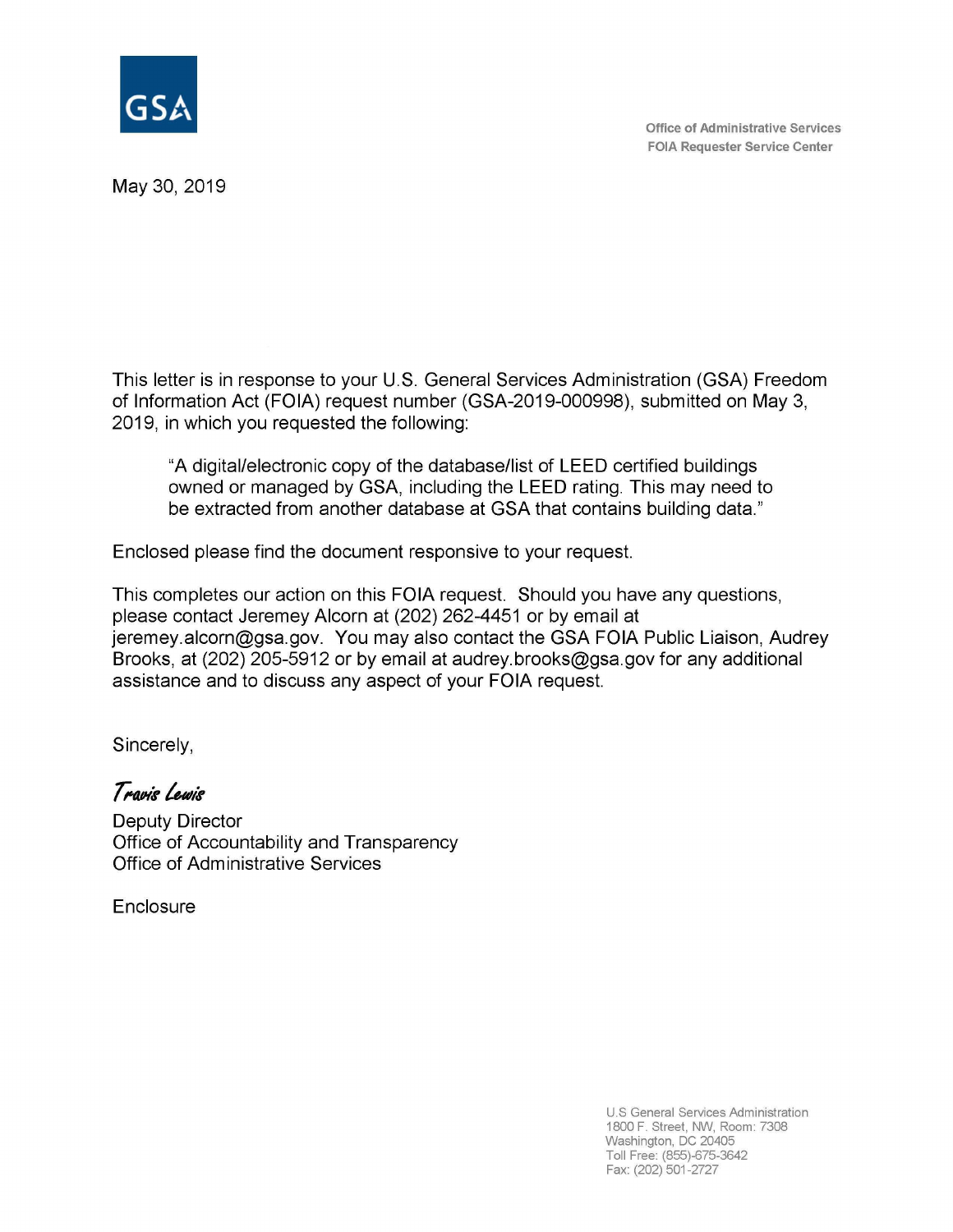| <b>Building Name</b>                              | <b>City</b>           |           | <b>State Rating System</b> | <b>Certification Level</b> |
|---------------------------------------------------|-----------------------|-----------|----------------------------|----------------------------|
| HURFF A. SAUNDERS FB & ROBERT BOOCHEVER USCH      | <b>JUNEAU</b>         | <b>AK</b> | LEED-EB:OM v2009           | <b>Silver</b>              |
| <b>FEDERAL BUILDING-COURTHOUSE</b>                | <b>TUSCALOOSA</b>     | AL        | LEED-NC 2.2                | Gold                       |
| <b>ROBERT S. VANCE FB-CT</b>                      | <b>BIRMINGHAM</b>     | <b>AL</b> | LEED-NC v2009              | Gold                       |
| MARIPOSA LPOE - MAIN BLDG & PRIMARY               | <b>NOGALES</b>        | <b>AZ</b> | LEED-NC 2.2                | Gold                       |
| MAIN BLDG-SAN LUIS II-EAST                        | <b>SAN LUIS</b>       | <b>AZ</b> | LEED-NC 2.2                | Gold                       |
| <b>APPRAISERS BLDG</b>                            | <b>SAN FRANCISCO</b>  | CA        | LEED-CI v2009              | <b>Silver</b>              |
| <b>FEDERAL OFFICE BLDG</b>                        | <b>SAN FRANCISCO</b>  | CA        | LEED-NC v2009              | Platinum                   |
| <b>FEDERAL BUILDING</b>                           | <b>LOS ANGELES</b>    | CA        | LEED-CI v2009              | Gold                       |
| PHILLIP BURTON,FB CT                              | <b>SAN FRANCISCO</b>  | CA        | LEED-EB:OM v2009           | Certified                  |
| <b>RONALD DELLUMS FED BLDG</b>                    | <b>OAKLAND</b>        | CA        | LEED-CI 2.0                | <b>Silver</b>              |
| <b>RONALD DELLUMS FED BLDG</b>                    | <b>OAKLAND</b>        | <b>CA</b> | LEED-CI 2.0                | Gold                       |
| <b>RONALD DELLUMS FED BLDG</b>                    | <b>OAKLAND</b>        | <b>CA</b> | LEED-CI 2.0                | Certified                  |
| <b>SAN FRANCISCO FEDERAL BLDG</b>                 | <b>SAN FRANCISCO</b>  | CA        | LEED-NC 2.1                | <b>Silver</b>              |
| JAMES M. CARTER & JUDITH N. KEEP U. S. COURTHOUSE | <b>SAN DIEGO</b>      | CA        | LEED-NC 2.1                | Gold                       |
| <b>LOS ANGELES FEDERAL COURTHOUSE</b>             | <b>LOS ANGELES</b>    | CA        | LEED-NC v2009              | Platinum                   |
| <b>SYLPOE NB HEADHOUSE &amp; SECONDARY</b>        | <b>SAN YSIDRO</b>     | CA        | LEED-NC v2009              | Platinum                   |
| <b>FB-CU</b>                                      | <b>DENVER</b>         | CO        | LEED-NC v2009              | <b>Silver</b>              |
| <b>WAYNE ASPINALL FBCT</b>                        | <b>GRAND JUNCTION</b> | <b>CO</b> | LEED-NC v2009              | Platinum                   |
| <b>BYRON G.ROGERS FB-CT</b>                       | <b>DENVER</b>         | CO        | LEED-EB 1.0 Pilot          | Gold                       |
| <b>CESAR E. CHAVEZ MEMORIAL BUILD</b>             | <b>DENVER</b>         | CO        | LEED-NC v2009              | Gold                       |
| <b>DAVID SKAGGS RESEARCH CENTER</b>               | <b>BOULDER</b>        | CO        | LEED-EB:OM v2009           | Certified                  |
| <b>ALFRED A. ARRAJ</b>                            | <b>DENVER</b>         | CO        | LEED-EB 2.0                | <b>Silver</b>              |
| <b>DFC BLDG 41</b>                                | <b>LAKEWOOD</b>       | CO        | LEED-EB:OM v2009           | Certified                  |
| <b>DFC BLDG 53</b>                                | <b>LAKEWOOD</b>       | CO        | LEED-CI v2009              | <b>Silver</b>              |
| <b>DFC BLDG 85</b>                                | <b>LAKEWOOD</b>       | CO        | LEED-EB:OM v2009           | <b>Silver</b>              |
| <b>DFC BLDG 17</b>                                | <b>LAKEWOOD</b>       | CO        | LEED-NC v2009              | Gold                       |
| <b>WILLIAM R. COTTER FB</b>                       | <b>HARTFORD</b>       | <b>CT</b> | LEED-EB:OM v2009           | Silver                     |
| <b>AA RIBICOFF FB&amp;CTHS</b>                    | <b>HARTFORD</b>       | <b>CT</b> | LEED-EB:OM v2009           | Certified                  |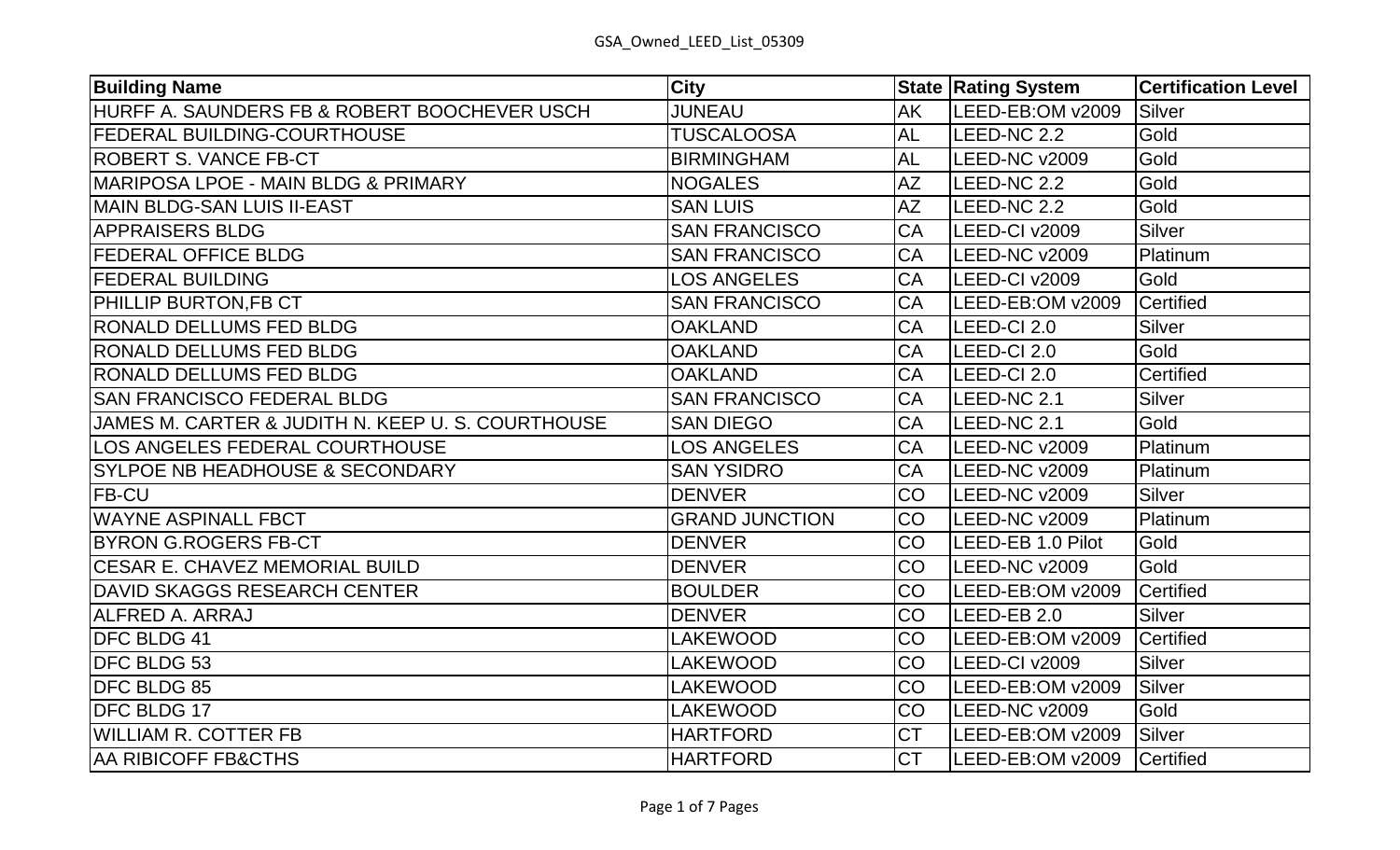| <b>Building Name</b>                         | <b>City</b>        |           | <b>State Rating System</b> | <b>Certification Level</b> |
|----------------------------------------------|--------------------|-----------|----------------------------|----------------------------|
| <b>BRIEN MCMAHON USCH&amp;FB</b>             | <b>BRIDGEPORT</b>  | <b>CT</b> | LEED-EB:OM v2009           | Certified                  |
| <b>ROBERT N GIAIMO FB</b>                    | <b>NEW HAVEN</b>   | <b>CT</b> | LEED-EB:OM v2009           | Certified                  |
| LYNDON B. JOHNSON FEDERAL BLDG               | <b>WASHINGTON</b>  | <b>DC</b> | LEED-EB:OM v2009           | Silver                     |
| <b>STEWART LEE UDALL DEPT OF INTR</b>        | <b>WASHINGTON</b>  | <b>DC</b> | LEED-CI v2009              | Platinum                   |
| STEWART LEE UDALL DEPT OF INTR               | <b>WASHINGTON</b>  | <b>DC</b> | LEED-CI 2.0                | <b>Certified</b>           |
| <b>STEWART LEE UDALL DEPT OF INTR</b>        | <b>WASHINGTON</b>  | <b>DC</b> | LEED-CI 2.0                | Platinum                   |
| <b>LAFAYETTE</b>                             | <b>WASHINGTON</b>  | <b>DC</b> | LEED-NC 2.1                | Gold                       |
| <b>WILLIAM JEFFERSON CLINTON FED BLDG</b>    | <b>WASHINGTON</b>  | <b>DC</b> | LEED-EB:OM v2009           | <b>Silver</b>              |
| <b>DWIGHT D. EISENHOWER EXECUTIVE</b>        | <b>WASHINGTON</b>  | <b>DC</b> | LEED-NC 2.2                | <b>Silver</b>              |
| Thomas P. Oneill Jr. Federal Building        | <b>WASHINGTON</b>  | <b>DC</b> | LEED-NC 2.2                | Platinum                   |
| <b>ROBERT C. WEAVER BUILDING</b>             | <b>WASHINGTON</b>  | <b>DC</b> | LEED-CI v3                 | <b>Certified</b>           |
| SE;BLDG 21                                   | <b>WASHINGTON</b>  | <b>DC</b> | LEED-NC v2009              | Gold                       |
| Gate House No. 4                             | <b>WASHINGTON</b>  | <b>DC</b> | LEED-NC v2009              | <b>Silver</b>              |
| <b>Gate House No. 5</b>                      | <b>WASHINGTON</b>  | <b>DC</b> | LEED-NC v2009              | Certified                  |
| <b>REAGAN BLDG FOB</b>                       | <b>WASHINGTON</b>  | <b>DC</b> | LEED-CI v2009              | Certified                  |
| 601 - 4TH ST, NW                             | <b>WASHINGTON</b>  | <b>DC</b> | LEED-CI v2009              | <b>Silver</b>              |
| SIDNEY YATES (AUDITORS)                      | <b>WASHINGTON</b>  | <b>DC</b> | LEED-CI v2009              | <b>Silver</b>              |
| <b>EPA EAST</b>                              | <b>WASHINGTON</b>  | <b>DC</b> | LEED-EB:OM v2009           | Certified                  |
| <b>EPA WEST</b>                              | <b>WASHINGTON</b>  | <b>DC</b> | LEED-EB:OM v2009           | Certified                  |
| ST E. ;31;ATKINS HALL                        | <b>WASHINGTON</b>  | <b>DC</b> | LEED-NC v2009              | Gold                       |
| STE 33 DET D HALL 34 DET KITCH               | <b>WASHINGTON</b>  | <b>DC</b> | LEED-NC v2009              | <b>Silver</b>              |
| Douglas A. Munro                             | <b>WASHINGTON</b>  | <b>DC</b> | LEED-NC 2.2                | Gold                       |
| <b>J. CALEB BOGGS CH FB</b>                  | <b>WILMINGTON</b>  | DE        | LEED-EB:OM v2009           | Certified                  |
| TIMBERLAKE FED ANNEX                         | <b>TAMPA</b>       | <b>FL</b> | LEED-CI v2009              | Gold                       |
| Alto Lee Adams, Sr. United States Courthouse | <b>FORT PIERCE</b> | <b>FL</b> | LEED-NC 2.1                | Gold                       |
| <b>FBI BUILDING</b>                          | <b>MIRAMAR</b>     | <b>FL</b> | <b>LEED-CS v2009</b>       | Platinum                   |
| <b>GEORGE C. YOUNG FED. BLDG. CH</b>         | <b>ORLANDO</b>     | <b>FL</b> | LEED-NC v2009              | Gold                       |
| M. L. KING JR. FB                            | <b>ATLANTA</b>     | GA        | LEED-NC 2.1                | Gold                       |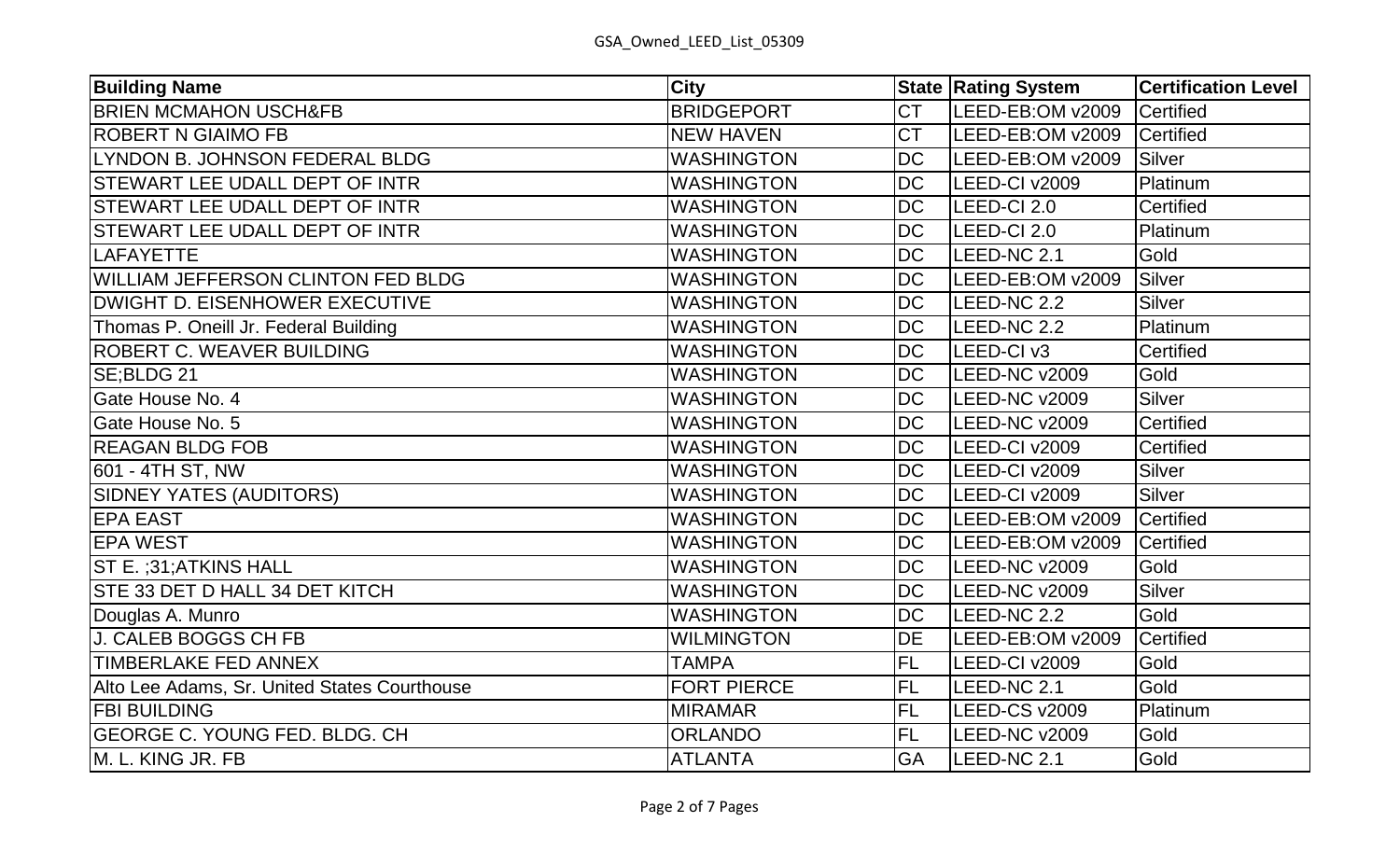| <b>Building Name</b>                            | <b>City</b>          |                | <b>State Rating System</b> | <b>Certification Level</b> |
|-------------------------------------------------|----------------------|----------------|----------------------------|----------------------------|
| ELBERT P. TUTTLE US CRT OF APP                  | <b>ATLANTA</b>       | <b>GA</b>      | LEED-NC 2.2                | Gold                       |
| <b>PRINCE J. KUHIO FOB &amp; CTHS</b>           | <b>HONOLULU</b>      | H <sub>l</sub> | LEED-NC v2009              | <b>Silver</b>              |
| <b>COURTHOUSE</b>                               | <b>CEDAR RAPIDS</b>  | IA             | LEED-NC 2.1                | Gold                       |
| <b>FEDERAL BUILDING</b>                         | <b>CHICAGO</b>       | IL             | LEED-CI 2.0                | Certified                  |
| <b>EVERETT M. DIRKSEN</b>                       | <b>CHICAGO</b>       | IL             | LEED-CI 2.0                | <b>Silver</b>              |
| JOHN C. KLUCZYNSKI FED. BLDG.                   | <b>CHICAGO</b>       | IL             | LEED-CS v2009              | Gold                       |
| SENATOR PAUL SIMON FED. BLDG.                   | <b>CARBONDALE</b>    | IL             | LEED-EB:OM v2009           | Silver                     |
| STANLEY J. ROSZKOWSKI U.S. COURTHOUSE           | <b>ROCKFORD</b>      | IL             | LEED-NC 2.1                | Gold                       |
| 11 W QUINCY COURT                               | <b>CHICAGO</b>       | IL             | <b>LEED-CS v2009</b>       | Gold                       |
| BIRCH BAYH FED BLDG & US CTHSE                  | <b>INDIANAPOLIS</b>  | IN             | LEED-NC v2009              | Gold                       |
| ROBERT GRANT FEDERAL BLDG & U.S. CTHSE          | <b>SOUTH BEND</b>    | IN             | LEED-EB:OM v2009           | <b>Silver</b>              |
| MINTON-CAPEHART F/B                             | <b>INDIANAPOLIS</b>  | IN             | LEED-CI 2.0                | Gold                       |
| U.S. COURTHOUSE                                 | <b>HAMMOND</b>       | IN             | LEED-EB:OM v2009           | Silver                     |
| <b>NEW ORLEANS CUSTOM HOUSE</b>                 | <b>NEW ORLEANS</b>   | LA             | LEED-CI 2.0                | Gold                       |
| <b>JOHN W. MCCORMACK BUILDING</b>               | <b>BOSTON</b>        | <b>MA</b>      | LEED-NC 2.2                | Gold                       |
| JOHN W. MCCORMACK BUILDING                      | <b>BOSTON</b>        | <b>MA</b>      | LEED-EB:OM v2009           | Gold                       |
| <b>SPRINGFIELD FEDERAL COURT HOUSE</b>          | <b>SPRINGFIELD</b>   | <b>MA</b>      | LEED-EB:OM v2009           | Certified                  |
| Harold D. Donohue Federal Building & Courthouse | <b>WORCESTER</b>     | <b>MA</b>      | LEED-EB:OM v2009           | Silver                     |
| JFK FEDERAL BUILDING                            | <b>BOSTON</b>        | <b>MA</b>      | LEED-EB:OM v2009           | Certified                  |
| <b>IRS CENTER</b>                               | <b>ANDOVER</b>       | <b>MA</b>      | LEED-NC 2.2                | Gold                       |
| THOMAS P. O NEILL JR. FB                        | <b>BOSTON</b>        | <b>MA</b>      | LEED-CI v2009              | Gold                       |
| <b>HASTINGS KEITH FB</b>                        | <b>NEW BEDFORD</b>   | <b>MA</b>      | LEED-EB:OM v2009           | Certified                  |
| US CUSTOMHOUSE                                  | <b>BALTIMORE</b>     | <b>MD</b>      | LEED-EB:OM v2009           | Certified                  |
| <b>WEST LOW RISE</b>                            | <b>WOODLAWN</b>      | <b>MD</b>      | LEED-NC 2.0                | <b>Certified</b>           |
| <b>ROBERT M. BALL FEDERAL BLDG</b>              | <b>WOODLAWN</b>      | <b>MD</b>      | LEED-NC 2.1                | Certified                  |
| <b>ANNEX TO SOC SEC</b>                         | <b>WOODLAWN</b>      | <b>MD</b>      | LEED-NC 2.0                | Certified                  |
| <b>FRC CHILDCARE CENTER</b>                     | <b>SILVER SPRING</b> | <b>MD</b>      | LEED-NC 2.2                | Gold                       |
| NOAA SATELLITE OPERATIONS FAC.                  | <b>SUITLAND</b>      | <b>MD</b>      | LEED-NC 2.0                | Gold                       |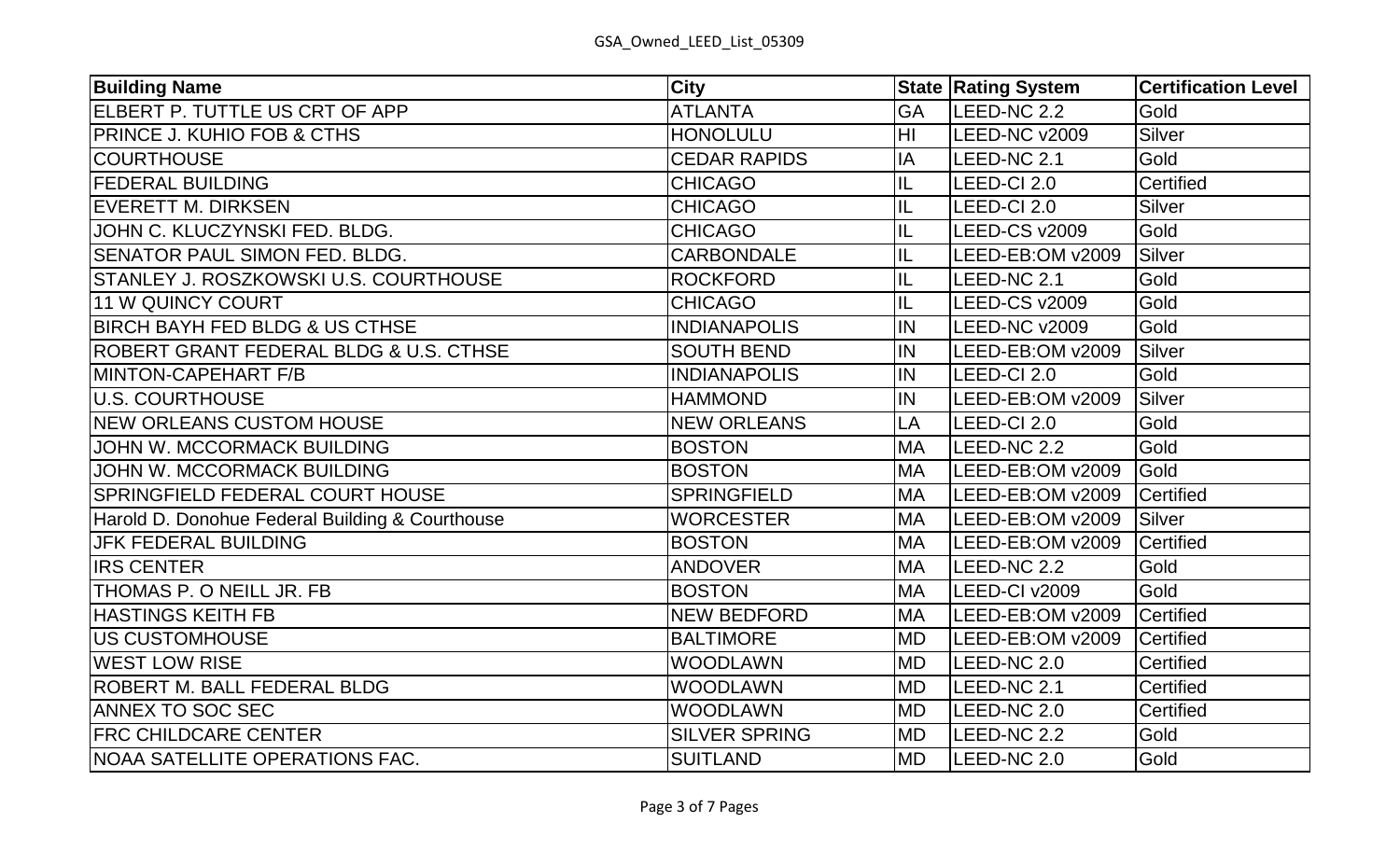| <b>Building Name</b>                  | <b>City</b>               |           | <b>State Rating System</b> | <b>Certification Level</b> |
|---------------------------------------|---------------------------|-----------|----------------------------|----------------------------|
| 4600 Silver Hill - North              | <b>SUITLAND</b>           | <b>MD</b> | LEED-NC 2.1                | Gold                       |
| FRC BLDG 2 CTRL SHARED USE ONE        | <b>SILVER SPRING</b>      | <b>MD</b> | LEED-NC 2.1                | Silver                     |
| <b>FRC BUILDING 66 OFFICE</b>         | <b>SILVER SPRING</b>      | <b>MD</b> | LEED-NC 2.2                | Gold                       |
| <b>FRC BLDG 31 CTRL SHARED USE 2</b>  | <b>SILVER SPRING</b>      | <b>MD</b> | LEED-NC 2.2                | Gold                       |
| <b>FRC BUILDING 1 OFFICE</b>          | <b>SILVER SPRING</b>      | <b>MD</b> | LEED-EB 2.2                | Gold                       |
| <b>EDWARD A GARMATZ US CH</b>         | <b>BALTIMORE</b>          | <b>MD</b> | LEED-NC 2.2                | Gold                       |
| <b>EDWARD A GARMATZ US CH</b>         | <b>BALTIMORE</b>          | <b>MD</b> | LEED-EB:OM v2009           | Certified                  |
| M.C. SMITH FB POCH                    | <b>BANGOR</b>             | <b>ME</b> | LEED-NC v2009              | Platinum                   |
| LPOE, Jackman                         | <b>SANDY BAY TOWNSHIP</b> | <b>ME</b> | LEED-NC 2.1                | Gold                       |
| LPOE, Van Buren                       | <b>VAN BUREN</b>          | <b>ME</b> | LEED-NC v2009              | Gold                       |
| LPOE, Calais Int'l Ave.               | <b>CALAIS</b>             | <b>ME</b> | LEED-NC 2.2                | Gold                       |
| THEODORE LEVIN US COURTHOUSE          | <b>DETROIT</b>            | MI        | LEED-EB:OM v2009           | Certified                  |
| <b>CUST CARGO INSP FAC</b>            | <b>DETROIT</b>            | MI        | LEED-NC 2.1                | Certified                  |
| <b>CARGO INSPECTION - BROKER BLDG</b> | <b>DETROIT</b>            | MI        | LEED-CS 2.0                | <b>Silver</b>              |
| <b>BISHOP HENRY WHIPPLE FED. BLDG</b> | FORT SNELLING             | <b>MN</b> | LEED-NC v2009              | Gold                       |
| <b>WE BURGER FB &amp; US CTHS</b>     | <b>ST PAUL</b>            | <b>MN</b> | LEED-CI 2.0                | Silver                     |
| <b>WARROAD PORT OF ENTRY</b>          | <b>WARROAD</b>            | <b>MN</b> | LEED-NC 2.2                | Gold                       |
| <b>CHRISTOPHER BOND CTHSE</b>         | <b>JEFFERSON CITY</b>     | <b>MO</b> | LEED-NC 2.2                | Gold                       |
| <b>RICHARD BOLLING FB</b>             | <b>KANSAS CITY</b>        | <b>MO</b> | LEED-CI 2.0                | Certified                  |
| <b>RUSH HUDSON LIMBAUGH, SR. FEDE</b> | <b>CAPE GIRARDEAU</b>     | <b>MO</b> | LEED-NC 2.1                | Silver                     |
| <b>U.S. Courthouse</b>                | <b>JACKSON</b>            | <b>MS</b> | LEED-NC 2.1                | Certified                  |
| DR. A. H. MC COY FB                   | <b>JACKSON</b>            | <b>MS</b> | LEED-NC v2009              | Gold                       |
| James F. Battin U.S. Courthouse       | <b>BILLINGS</b>           | <b>MT</b> | LEED-NC v2009              | Gold                       |
| <b>SWEETGRASS POE - ARMORY</b>        | <b>SWEETGRASS</b>         | <b>MT</b> | LEED-NC 2.0                | Certified                  |
| U.S. POST OFFICE COURTHOUSE           | <b>NEW BERN</b>           | <b>NC</b> | LEED-NC 2.2                | Gold                       |
| <b>FB</b>                             | <b>BISMARCK</b>           | <b>ND</b> | LEED-EB:OM v2009           | Certified                  |
| <b>PORTAL PORT OF ENTRY</b>           | <b>PORTAL</b>             | <b>ND</b> | LEED-NC 2.2                | Silver                     |
| <b>JAMES C. CLEVELAND FB</b>          | <b>CONCORD</b>            | <b>NH</b> | LEED-EB:OM v2009           | Silver                     |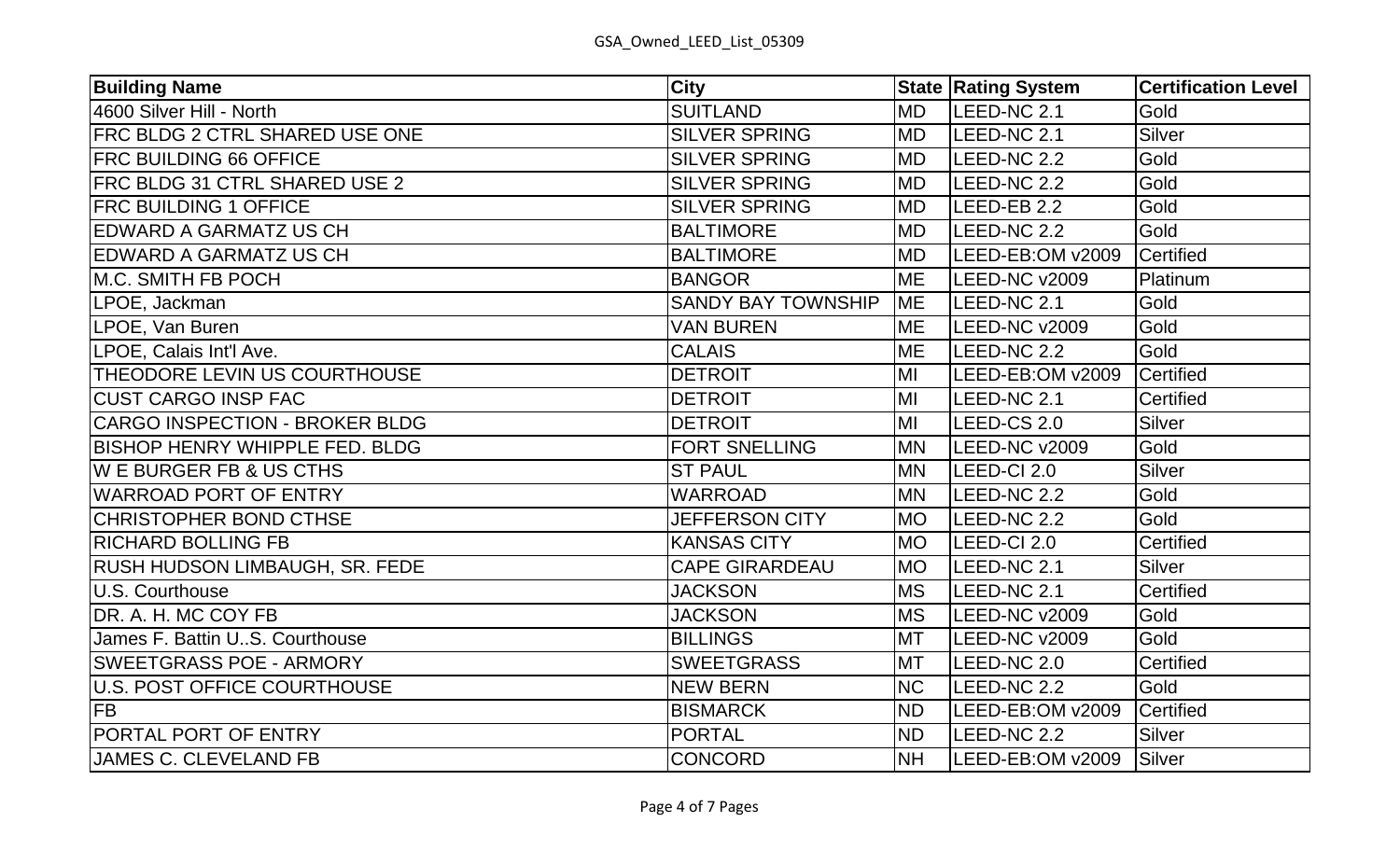| <b>Building Name</b>                      | <b>City</b>         |           | <b>State Rating System</b> | <b>Certification Level</b> |
|-------------------------------------------|---------------------|-----------|----------------------------|----------------------------|
| <b>NORRIS COTTON FB</b>                   | <b>MANCHESTER</b>   | <b>NH</b> | LEED-EB:OM v2009           | Gold                       |
| <b>WARREN B. RUDMAN US COURTHOUSE</b>     | <b>CONCORD</b>      | <b>NH</b> | LEED-EB:OM v2009           | <b>Silver</b>              |
| <b>CLARKSON S FISHER FB-US CH</b>         | <b>TRENTON</b>      | <b>NJ</b> | LEED-EB:OM v2009           | Certified                  |
| <b>PETER W. RODINO FB</b>                 | <b>NEWARK</b>       | <b>NJ</b> | LEED-NC 2.2                | <b>Silver</b>              |
| IUSBS COLUMBUS ADMIN BLDG                 | <b>COLUMBUS</b>     | <b>NM</b> | LEED-NC v2009              | Gold                       |
| USBS SANTA TERESA ADMINISTRATION BUILDING | <b>SANTA TERESA</b> | <b>NM</b> | LEED-NC v2009              | Gold                       |
| JAMES T. FOLEY USPO & CT HOUSE            | <b>ALBANY</b>       | <b>NY</b> | LEED-EB:OM v2009           | Certified                  |
| <b>FED BLDG &amp; CTHSE-BINGHAMTON</b>    | <b>BINGHAMTON</b>   | <b>NY</b> | LEED-EB:OM v2009           | Certified                  |
| <b>THURGOOD MARSHALL USCH</b>             | <b>NEW YORK</b>     | <b>NY</b> | LEED-NC 2.1                | <b>Silver</b>              |
| OVERTON (CHAMPLAIN) LAND PORT OF ENTRY    | <b>ROUSES POINT</b> | <b>NY</b> | LEED-NC 2.1                | <b>Silver</b>              |
| JACOB K. JAVITS FB/CIT                    | <b>NEW YORK</b>     | <b>NY</b> | LEED-CS v2009              | Gold                       |
| <b>JACOB K. JAVITS FB/CIT</b>             | <b>NEW YORK</b>     | <b>NY</b> | LEED-CI v2009              | <b>Silver</b>              |
| JACOB K. JAVITS FB/CIT                    | <b>NEW YORK</b>     | <b>NY</b> | LEED-CI v2009              | <b>Silver</b>              |
| <b>JACOB K. JAVITS FB/CIT</b>             | <b>NEW YORK</b>     | <b>NY</b> | LEED-CI 2.0                | Gold                       |
| <b>LEO W OBRIEN FB</b>                    | <b>ALBANY</b>       | <b>NY</b> | LEED-EB:OM v2009           | Certified                  |
| <b>ROBERT H JACKSON US COURTHOUSE</b>     | <b>BUFFALO</b>      | <b>NY</b> | LEED-NC 2.1                | Gold                       |
| <b>IMAIN INSPECTION STN--MASSENA</b>      | <b>MASSENA</b>      | <b>NY</b> | LEED-NC 2.1                | <b>Silver</b>              |
| <b>POTTER STEWART U.S. COURTHOUSE</b>     | <b>CINCINNATI</b>   | OH        | LEED-NC 2.2                | <b>Certified</b>           |
| METZENBAUM U.S. COURTHOUSE                | <b>CLEVELAND</b>    | OH        | LEED-NC 2.0                | <b>Certified</b>           |
| METZENBAUM U.S. COURTHOUSE                | <b>CLEVELAND</b>    | OH        | LEED-EB:OM v2009           | Certified                  |
| <b>KINNEARY US CTHSE</b>                  | <b>COLUMBUS</b>     | OH        | LEED-EB:OM v2009           | Silver                     |
| JOHN F SEIBERLING FB & US CTHS            | <b>AKRON</b>        | OH        | LEED-EB:OM v2009           | Silver                     |
| NATHANIEL R JONES FB & US CTHS            | YOUNGSTOWN          | OH        | LEED-NC 2.0                | <b>Certified</b>           |
| 911 FEDERAL BLDG                          | <b>PORTLAND</b>     | <b>OR</b> | LEED-EB:OM v2009           | Platinum                   |
| <b>E.GREEN - W.WYATT FB</b>               | <b>PORTLAND</b>     | <b>OR</b> | LEED-NC v2009              | Platinum                   |
| E.GREEN - W.WYATT FB                      | <b>PORTLAND</b>     | <b>OR</b> | LEED-EB:OM v2009           | Platinum                   |
| <b>IMARK O. HATFIELD U.S. CRTHSE</b>      | <b>PORTLAND</b>     | <b>OR</b> | LEED-EB:OM v2009           | Certified                  |
| WAYNE L. MORSE US CTHSE                   | <b>EUGENE</b>       | <b>OR</b> | LEED-NC 2.1                | Gold                       |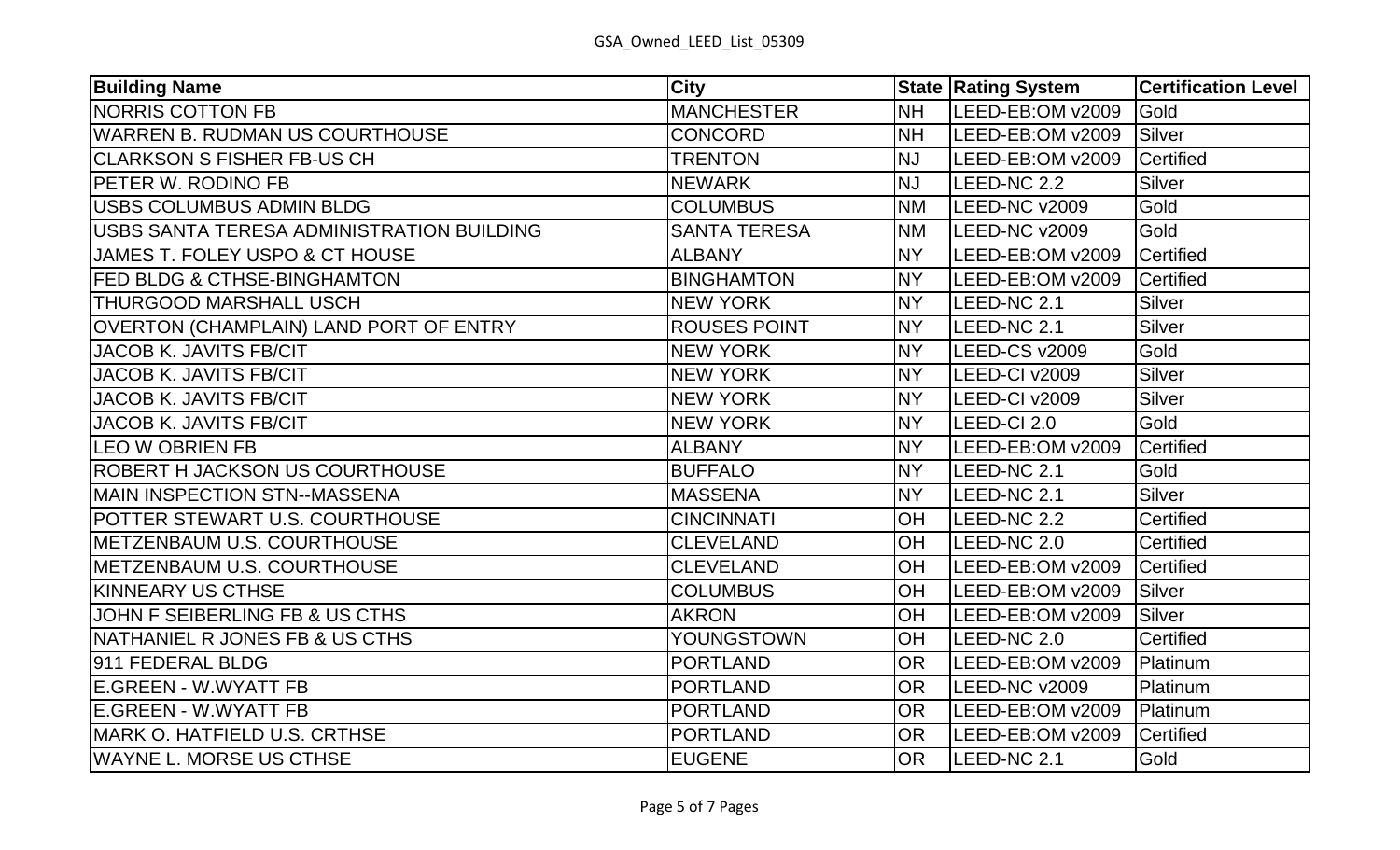| <b>Building Name</b>                                       | <b>City</b>           |           | <b>State Rating System</b> | <b>Certification Level</b> |
|------------------------------------------------------------|-----------------------|-----------|----------------------------|----------------------------|
| WAYNE L. MORSE US CTHSE                                    | <b>EUGENE</b>         | <b>OR</b> | LEED-EB:OM v2009           | <b>Silver</b>              |
| <b>ROBT N C NIX FB USPO</b>                                | PHILADELPHIA          | PA        | LEED-EB:OM v2009           | <b>Silver</b>              |
| US CUSTOMHOUSE                                             | PHILADELPHIA          | <b>PA</b> | LEED-EB:OM v2009           | Certified                  |
| Joseph F, Weis Jr, United States Courthouse                | <b>PITTSBURGH</b>     | <b>PA</b> | LEED-EB:OM v2009           | Certified                  |
| WILLIAM S. MOORHEAD FED. BLDG.                             | <b>PITTSBURGH</b>     | <b>PA</b> | LEED-EB:OM v2009           | <b>Silver</b>              |
| <b>FB</b>                                                  | <b>ABERDEEN</b>       | <b>SD</b> | LEED-EB:OM v2009           | Certified                  |
| <b>JAMES H. QUILLEN USCT</b>                               | <b>GREENEVILLE</b>    | <b>TN</b> | LEED-EB:OM v2009           | Silver                     |
| <b>E KEFAUVER FED BLDG</b>                                 | <b>NASHVILLE</b>      | <b>TN</b> | LEED-EB:OM v2009           | Silver                     |
| <b>JOHN J. DUNCAN FB</b>                                   | <b>KNOXVILLE</b>      | <b>TN</b> | LEED-EB 2.0                | <b>Certified</b>           |
| USBS DONNA SOUTHBOUND PRIMARY INSPECTION CANOPY            | <b>DONNA</b>          | <b>TX</b> | LEED-NC 2.2                | Gold                       |
| USBS CONVENT LAREDO ADMIN BLDG                             | <b>LAREDO</b>         | TX        | LEED-NC v2009              | Gold                       |
| <b>HIPOLITO F. GARCIA FOB/US CTHS</b>                      | <b>SAN ANTONIO</b>    | TX        | LEED-NC 2.1                | Platinum                   |
| <b>GT LELAND FEDERAL BLDG</b>                              | <b>HOUSTON</b>        | <b>TX</b> | LEED-NC v2009              | Platinum                   |
| <b>NEW AUSTIN COURTHOUSE</b>                               | <b>AUSTIN</b>         | <b>TX</b> | LEED-NC 2.1                | <b>Silver</b>              |
| 1 JUSTICE PARK DRIVE FB                                    | <b>HOUSTON</b>        | <b>TX</b> | LEED-NC 2.1                | <b>Certified</b>           |
| USBS ANZALDUAS MISSION ADMINISTRATION BUILDING             | <b>MISSION</b>        | <b>TX</b> | LEED-NC 2.2                | <b>Silver</b>              |
| USBS PDN EL PASO ADMINISTRATION BUILDING                   | <b>EL PASO</b>        | <b>TX</b> | LEED-NC 2.2                | <b>Certified</b>           |
| USBS YSLETA EL PASO IMPORT DOCK                            | <b>EL PASO</b>        | TX        | LEED-NC 2.1                | <b>Silver</b>              |
| UNITED STATES DISTRICT COURTHO                             | <b>SALT LAKE CITY</b> | UT        | LEED-NC 2.2                | Gold                       |
| <b>WALLACE F BENNETT FB</b>                                | <b>SALT LAKE CITY</b> | UT        | LEED-EB:OM v2009           | Certified                  |
| JAMES V HANSEN FEDERAL BLDG                                | <b>OGDEN</b>          | UT        | LEED-EB:OM v2009           | Certified                  |
| <b>FEDERAL OFFICE BUILDING</b>                             | <b>RICHMOND</b>       | VA        | LEED-EB:OM v2009           | <b>Silver</b>              |
| <b>RICHARD H POFF FED BLDG</b>                             | <b>ROANOKE</b>        | VA        | LEED-NC 2.1                | <b>Silver</b>              |
| <b>RICHARD H POFF FED BLDG</b>                             | <b>ROANOKE</b>        | VA        | LEED-EB:OM v2009           | Gold                       |
| Spottswood W. Robinson III and Robert R. Merhige, Jr CTHSE | <b>RICHMOND</b>       | VA        | LEED-NC 2.1                | <b>Silver</b>              |
| Spottswood W. Robinson III and Robert R. Merhige, Jr CTHSE | <b>RICHMOND</b>       | VA        | LEED-EB:OM v2009           | Gold                       |
| <b>FEDERAL BUILDING</b>                                    | <b>NORFOLK</b>        | VA        | LEED-EB:OM v2009           | Certified                  |
| <b>WILLIAM KENZO NAKAMURA CTHS</b>                         | <b>SEATTLE</b>        | <b>WA</b> | LEED-NC 2.1                | <b>Silver</b>              |